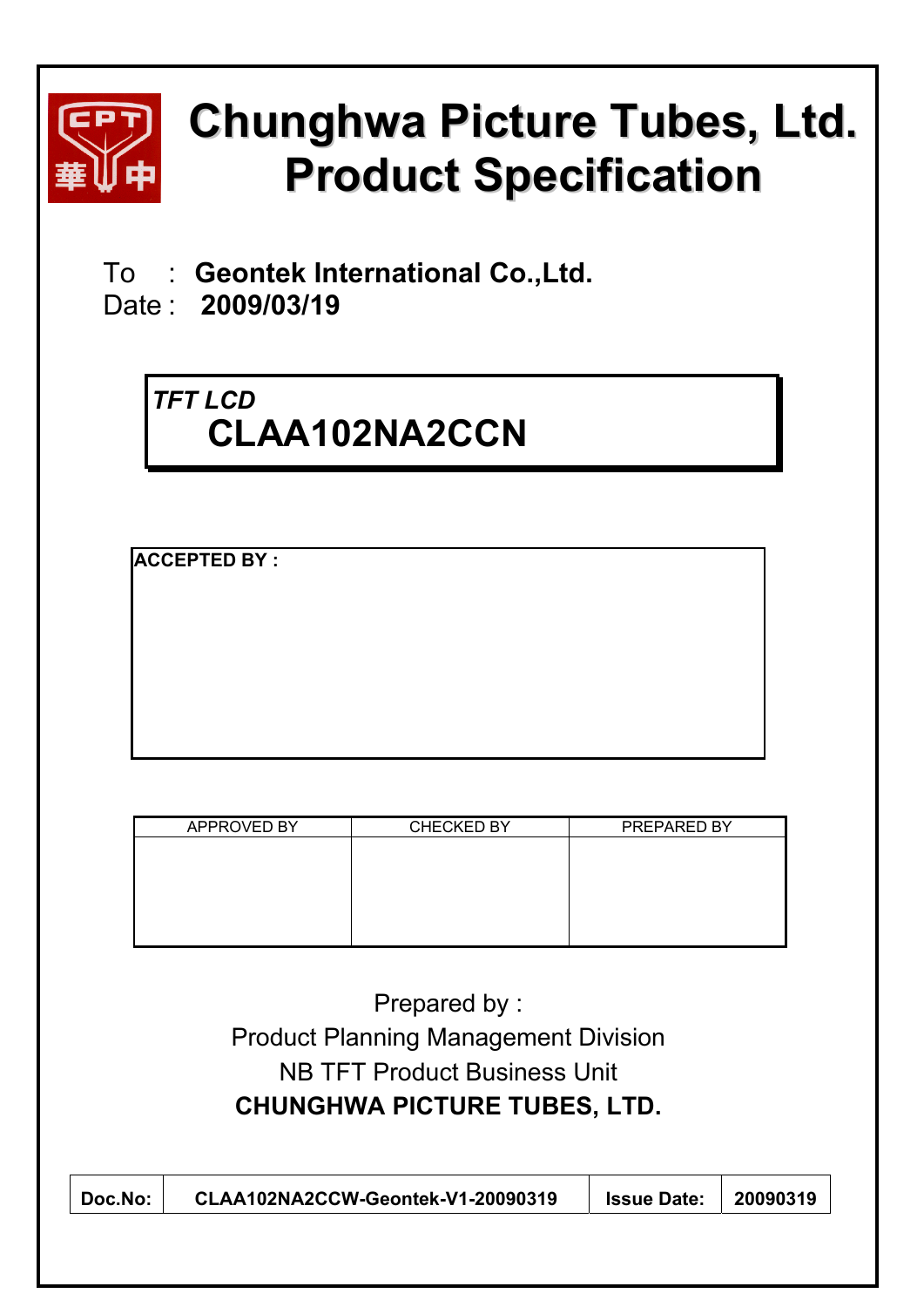## **REVISION STATUS**

| <b>Revision</b><br><b>Notice</b> | <b>Description</b>    | Page | Rev. Date  |
|----------------------------------|-----------------------|------|------------|
| V <sub>1</sub>                   | <b>First revision</b> |      | 2009.03.19 |
|                                  |                       |      |            |
|                                  |                       |      |            |
|                                  |                       |      |            |
|                                  |                       |      |            |
|                                  |                       |      |            |
|                                  |                       |      |            |
|                                  |                       |      |            |
|                                  |                       |      |            |
|                                  |                       |      |            |
|                                  |                       |      |            |
|                                  |                       |      |            |
|                                  |                       |      |            |
|                                  |                       |      |            |
|                                  |                       |      |            |
|                                  |                       |      |            |
|                                  |                       |      |            |
|                                  |                       |      |            |
|                                  |                       |      |            |
|                                  |                       |      |            |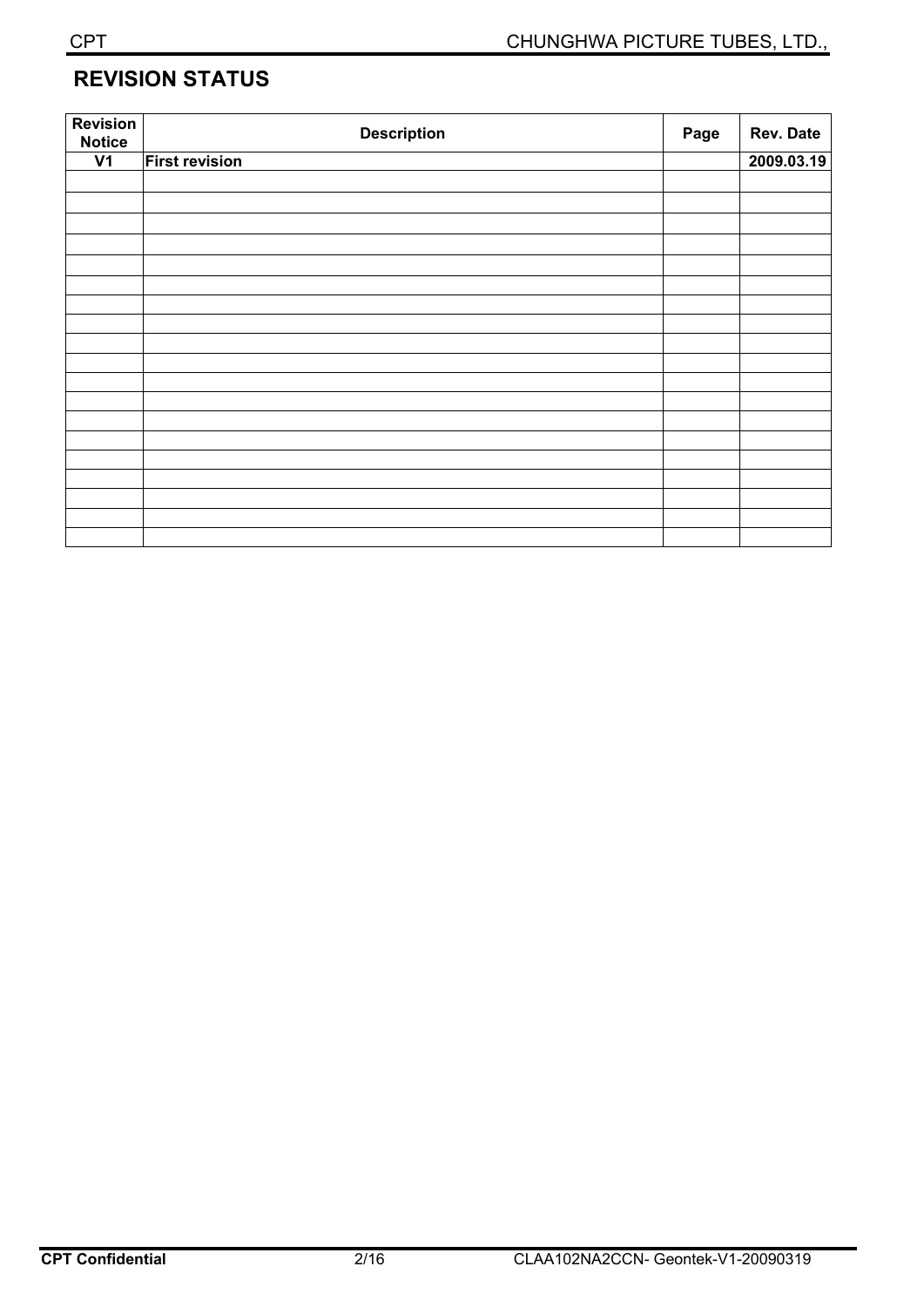# **CONTENTS**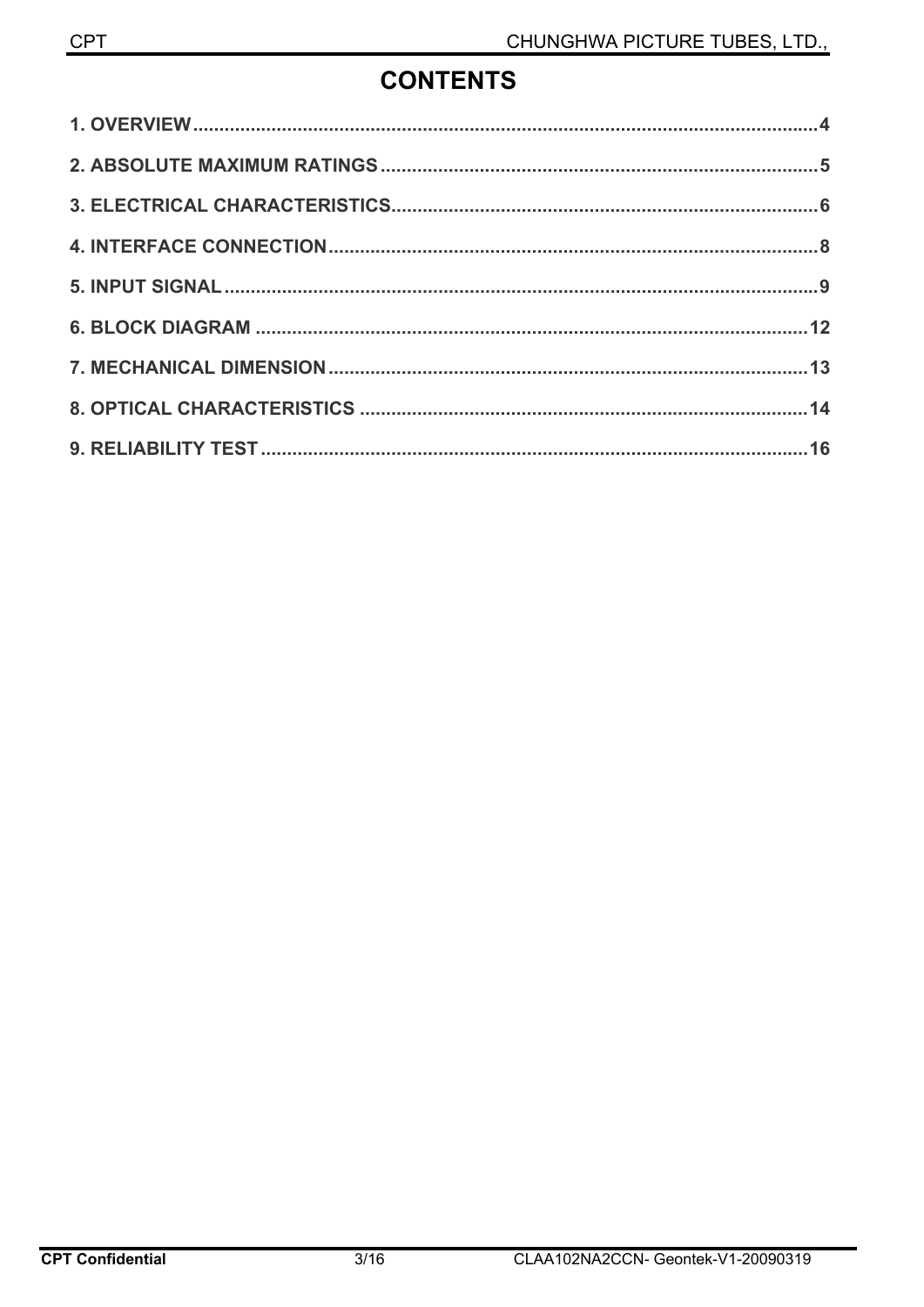# **1. OVERVIEW**

CLAA102NA2CCN is 25.8cm(10.2") color TFT-LCD (Thin Film Transistor Liquid Crystal Display) module composed of LCD panel, driver ICs, control circuit and LED backlight. By applying 1024×600 images are displayed on the 10.2" diagonal screen. Display 262K colors by 6 Bit R.G.B signal input. Use 3.3 voltage to drive the power of LCD system. Use 5.0 voltage to drive the power of LED backlight.

General specification are summarized in the following table:

| <b>ITEM</b>                       |                                           |                               | <b>SPECIFICATION</b>                  |       |  |  |  |  |
|-----------------------------------|-------------------------------------------|-------------------------------|---------------------------------------|-------|--|--|--|--|
| Panel Size                        | 10.2 inch(panel diagonal)                 |                               |                                       |       |  |  |  |  |
| Display Area (mm)                 | 222.72(H) x 130.5(V) (10.2-inch diagonal) |                               |                                       |       |  |  |  |  |
| Number of Pixels                  |                                           |                               | $1024(H) \times 3(RGB) \times 600(V)$ |       |  |  |  |  |
| Pixel Pitch (mm)                  |                                           |                               | $0.2175$ (H) $\times$ 0.2175 (V)      |       |  |  |  |  |
| <b>Color Pixel Arrangement</b>    |                                           |                               | <b>RGB</b> vertical stripe            |       |  |  |  |  |
| Display Mode                      |                                           |                               | Normally white                        |       |  |  |  |  |
| Number of colors                  |                                           |                               | 262,144                               |       |  |  |  |  |
| Brightness( $cd/m2$ )             |                                           |                               | 200 Typ. (5-point Average)            |       |  |  |  |  |
| Response Time (ms)                |                                           |                               | 20 Typ.                               |       |  |  |  |  |
|                                   |                                           | Min.                          | Typ.                                  | Max.  |  |  |  |  |
|                                   | Horizontal (H)                            | 234.9                         | 235.2                                 | 235.5 |  |  |  |  |
| Outline Dimension(mm)             | Vertical (V)                              | 145.6                         | 145.9                                 | 146.2 |  |  |  |  |
|                                   | Depth (D)                                 | 5.4                           | 5.7                                   | 6.0   |  |  |  |  |
|                                   | 90 degree (Horizontal.)                   |                               |                                       |       |  |  |  |  |
| Viewin Angle(BL on, $CR \ge 10$ ) |                                           |                               | 60 degree (Vertical)                  |       |  |  |  |  |
| Power consumption (W)             |                                           |                               | $3.6(w)$ (Typ)                        |       |  |  |  |  |
| <b>BL</b> unit                    |                                           |                               | LED                                   |       |  |  |  |  |
| Electrical Interface(data)        |                                           |                               | <b>LVDS</b>                           |       |  |  |  |  |
| <b>Viewing Direction</b>          |                                           |                               | 6 o'clock                             |       |  |  |  |  |
| Weight(g)                         |                                           |                               | 250(Typ)                              |       |  |  |  |  |
| <b>Surface Treatment</b>          |                                           | Anti-Glare type, Hardness: 3H |                                       |       |  |  |  |  |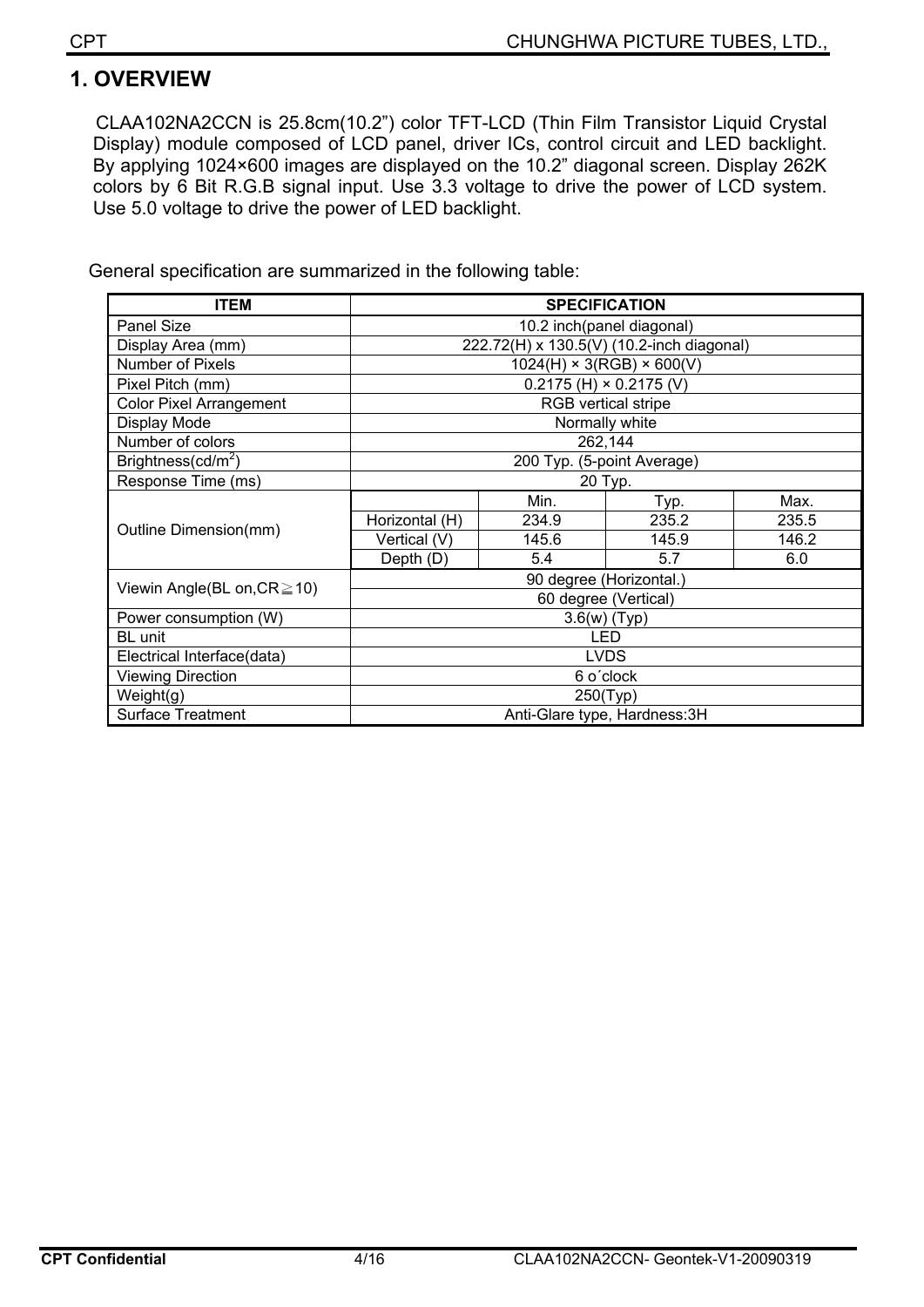# **2. ABSOLUTE MAXIMUM RATINGS**

The following are maximun values which, if exceeded, may cause faulty operation or damage to the unit.

| <b>Item</b>                  | <b>Symbol</b> | Min.   | Max. | Unit   | <b>Note</b> |
|------------------------------|---------------|--------|------|--------|-------------|
| Power Supply Voltage         | Vcc           | $-0.3$ | 4.0  |        |             |
| <b>LED Supply Voltage</b>    | VLED          | $-0.3$ | 6.0  |        |             |
| <b>Static Electricity</b>    | <b>VESDc</b>  | $-200$ | 200  |        | [Note2]     |
|                              | <b>VESDm</b>  | $-15K$ | 15K  |        |             |
| <b>ICC Rush Current</b>      | <b>IRUSH</b>  |        |      |        | [Note 3]    |
| <b>Operation Temperature</b> | l op l        |        | 50   | $\sim$ | [Note 1]    |
| Storage Temperature          | stq           | -20    | 60   | $\sim$ | [Note 1]    |

[Note]

- [Note1] If users use the product out off the environmemt operation range (temperature and humidity), it will concern for visual quality.
- [Note2] Test Condition: IEC 61000-4-2,

VESDc : Contact discharge to input connector

VESDm: Discontact discharge to module

[Note3] The input pulse-current measurement system as below:



Control signal: $High(+3.3V) \rightarrow Low(GND)$ 

Supply Voltage of rising time should be from R3 and C2 tune to 550 us.

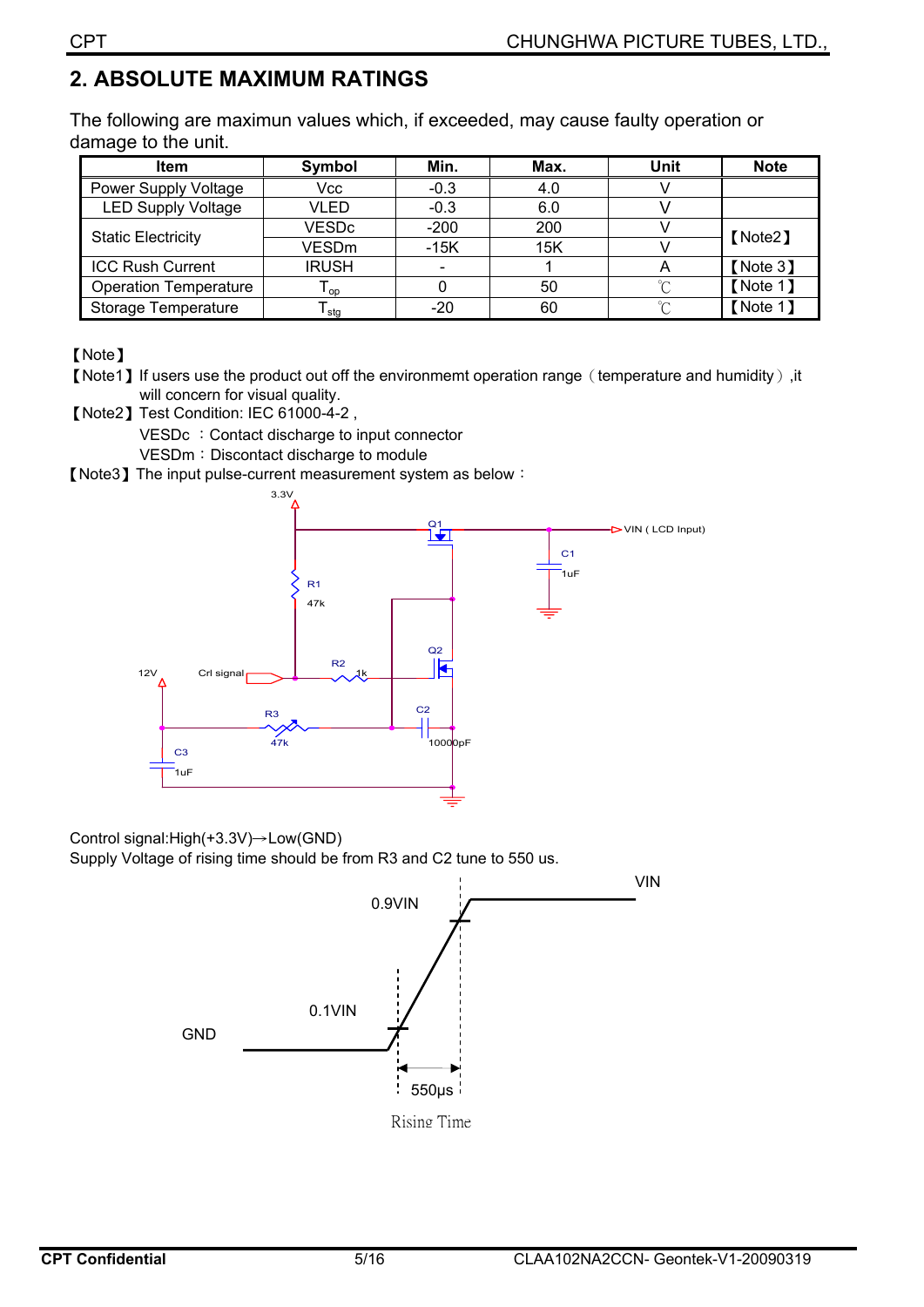# **3. ELECTRICAL CHARACTERISTICS**

3.1 TFT LCD Power Voltage

|                              |                            |              |            |                          |              |      | Ta=25 $°C$  |
|------------------------------|----------------------------|--------------|------------|--------------------------|--------------|------|-------------|
|                              | <b>Item</b>                | Symbol       | Min.       | <b>Typ</b>               | Max.         | Unit | <b>Note</b> |
| Power Supply Voltage For LCD |                            | $\rm V_{CC}$ | 3.0        | 3.3                      | 3.6          | v    | [Note 1]    |
| Power Supply Voltage For LED |                            | $V_{LED}$    | 4.5        | 5                        | 5.5          | V    |             |
|                              | Input Voltage              | <b>VIN</b>   | 0          |                          | $V_{\rm CC}$ | v    | [Note 2]    |
| Logic Input Voltage          | Common Mode Voltage        | <b>VCM</b>   | 1.08       | 1.2                      | 1.32         | v    | [Note 2]    |
| $(LVDS:IN+,IN-)$             | Differential Input Voltage | <b>VID</b>   | 250        | 350                      | 450          | mV   | [Note 2]    |
|                              | Threshold Voltage(high)    | VTH          |            | $\overline{\phantom{0}}$ | 100          | mV   | [Note 2]    |
|                              | Threshold Voltage(low)     | VTL          | $-100$     |                          |              | mV   | [Note 2]    |
|                              | Input Voltage(high)        | VIH          | 3.0        |                          | 3.3          | v    |             |
| ADJ Input Voltage            | Input Voltage(low)         | VIL          | <b>GND</b> |                          | 0.3          | v    |             |

Remarks:

[Note1] VCC –dip codition:

- 1) When  $2.7 \text{ V} \leq \text{VCC} \leq 3.0 \text{ V} \cdot \text{td} \leq 10 \text{ms}.$
- 2) VCC $>3.0V$ , VCC-dip condition should be same as VCC-turn-on condition.



#### [Note 2] LVDS signal

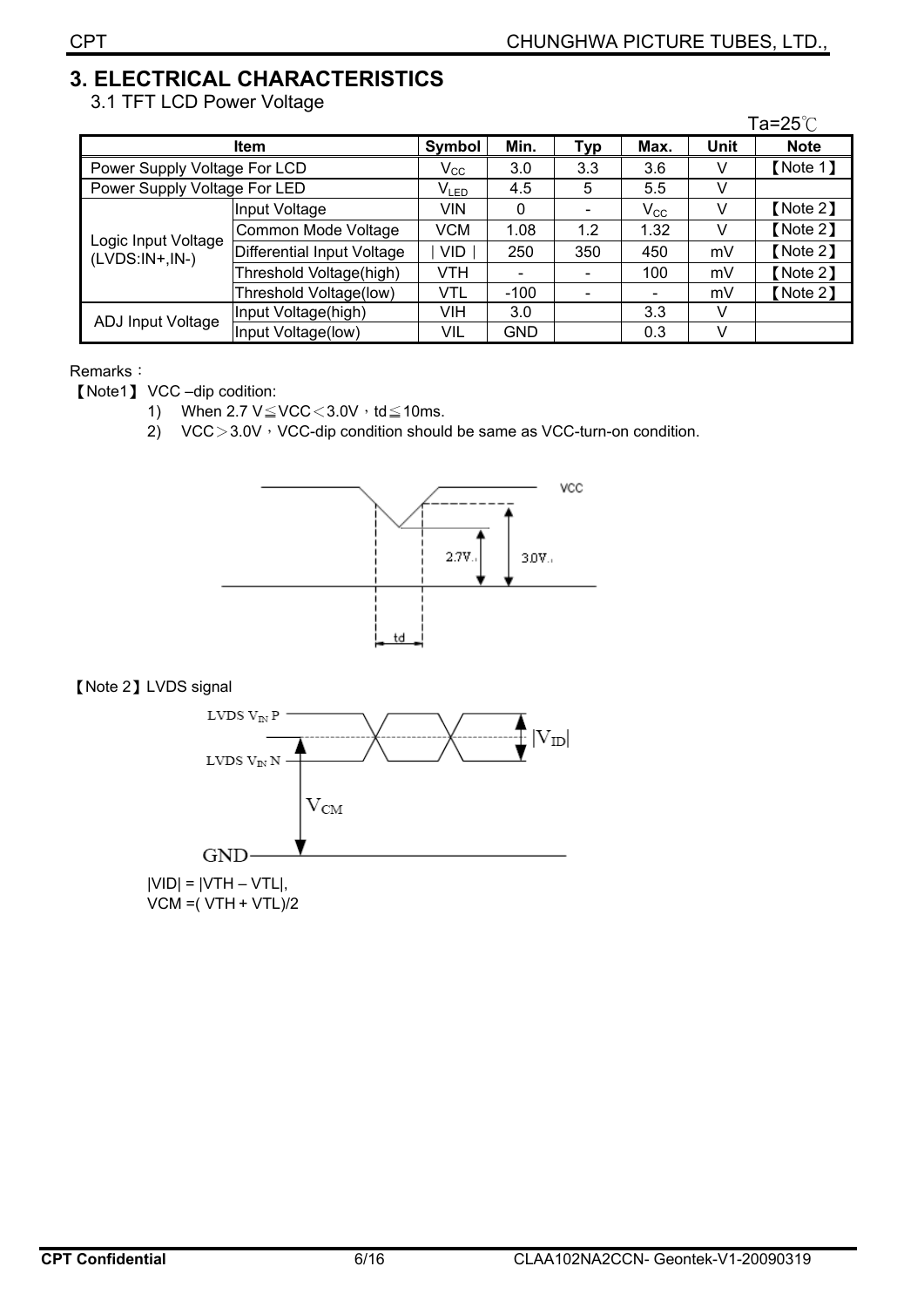#### 3.2 TFT-LCD Current Consumption

| ltem                     | Symbol       | Min.  | тур | Max. | Unit | <b>Note</b> |
|--------------------------|--------------|-------|-----|------|------|-------------|
| <b>LCD Power Current</b> | <b>I</b> CC  | $- -$ | 250 | 350  | mA   | Note1]      |
| <b>LED Power Current</b> | <b>I</b> LED | $- -$ | 500 | 600  | mA   | Note2)      |

[Note1] Typical: Under 64 gray pattern @ Vcc = 3.3 V Maximum: Under black pattern @ Vcc = 3.0 V





(a)64 Gray Pattern

[Note2] Typical: When V<sub>LED</sub> is 5V Maximum: When  $V_{LED}$  is 4.5V

3.3 Power · Signal sequence

| $0.5 < t1 \leq 10$ ms | 200ms≤t5         |
|-----------------------|------------------|
| $0<$ t2 $\leq$ 50ms   | 200ms≤t6         |
| $0<$ t3 $\leq$ 50 ms  | 200 $ms \leq t7$ |
| $0<$ t4 $\leq$ 10ms   |                  |

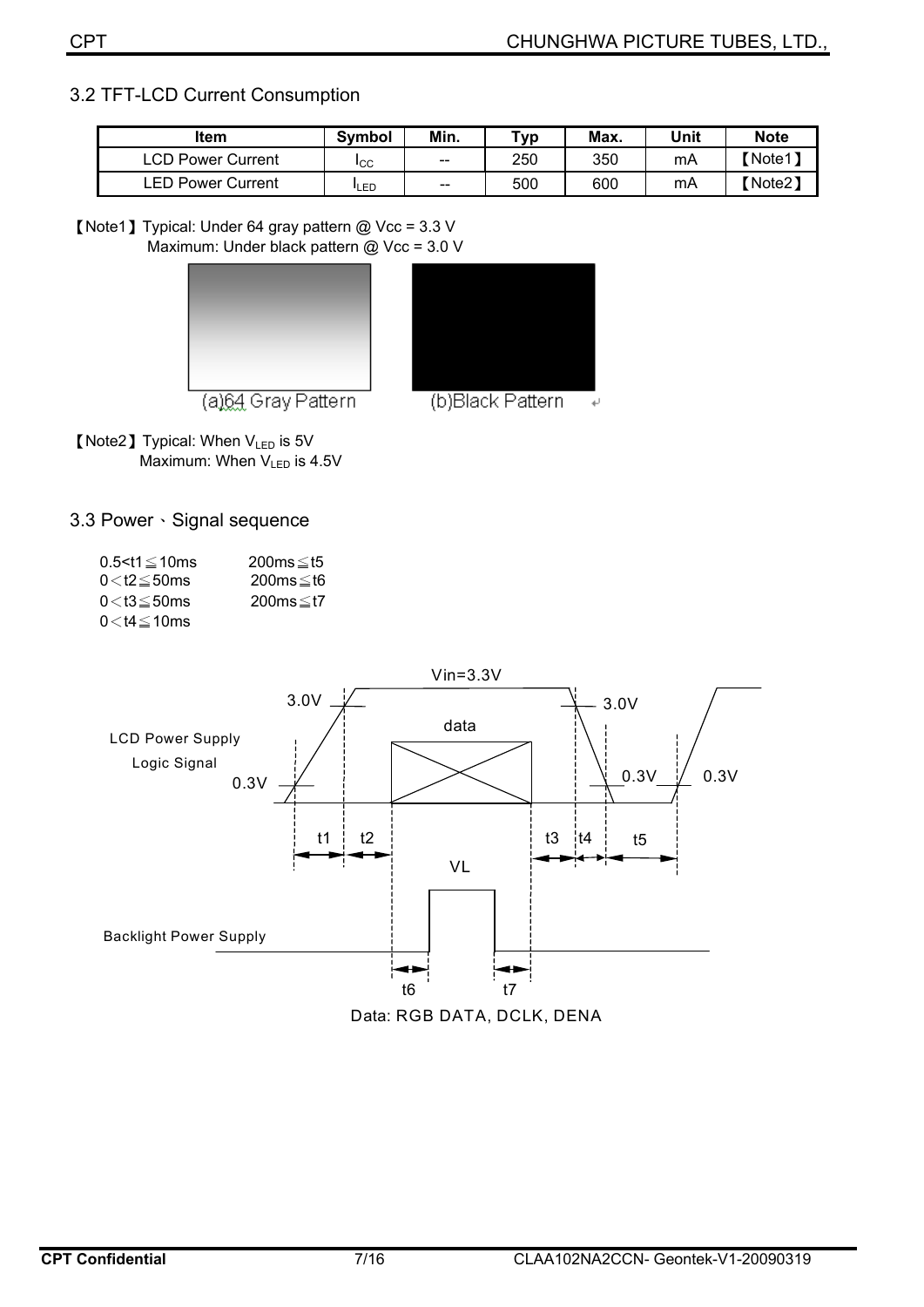## **4. INTERFACE CONNECTION**

4.1 CN1

Connector type: 093F30-B0B01A

| Pin No.                 | <b>SYMBOL</b>          | <b>FUNCTION</b>                                  |
|-------------------------|------------------------|--------------------------------------------------|
| 1                       | <b>GND</b>             | Ground                                           |
| $\overline{2}$          | $V_{\rm CC}$           | +3.3V Power                                      |
| $\overline{3}$          | $V_{\underline{CC}}$   | +3.3V Power                                      |
| $\overline{\mathbf{4}}$ | V EDID                 | 3.3V Power for NB                                |
| $\overline{5}$          | <b>ADJ</b>             | Adjust for LED brightness                        |
| $\overline{6}$          | <b>CLK EDID</b>        | <b>EDID Clock for NB</b>                         |
| $\overline{7}$          | <b>DATA EDID</b>       | <b>EDID Data for NB</b>                          |
| 8                       | RXIN0-                 | LVDS Signal(-)-channel 0                         |
| $\overline{9}$          | RXIN0+                 | LVDS Signal(+)-channel 0                         |
| $\overline{10}$         | <b>GND</b>             | Ground                                           |
| $\overline{11}$         | RXIN1-                 | LVDS Signal(-)-channel 1                         |
| $\overline{12}$         | RXIN1+                 | LVDS Signal(+)-channel 1                         |
| 13                      | <b>GND</b>             | Ground                                           |
| $\overline{14}$         | RXIN2-                 | LVDS Signal(-)-channel 2                         |
| 15                      | RXIN2+                 | LVDS Signal(+)-channel 2                         |
| 16                      | <b>GND</b>             | Ground                                           |
| 17                      | <b>RXCLKIN-</b>        | LVDS Clock Signal(-)                             |
| 18                      | RXCLKIN+               | LVDS Clock Signal(+)                             |
| 19                      | <b>GND</b>             | Ground                                           |
| 20                      | <b>NC</b>              | <b>NC</b>                                        |
| $\overline{21}$         | $\overline{\text{NC}}$ | $\overline{\text{NC}}$                           |
| $\overline{22}$         | <b>GND</b>             | Ground                                           |
| $\overline{23}$         | <b>GND</b>             | Ground                                           |
| 24                      | V <sub>LED</sub>       | Power Supply for LED(V <sub>LED</sub> = 5.0±0.5) |
| $\overline{25}$         | $V_{LED}$              | Power Supply for LED(V <sub>LED</sub> = 5.0±0.5) |
| $\overline{26}$         | $V_{LED}$              | Power Supply for LED(VLED = 5.0±0.5)             |
| $\overline{27}$         | NC/YD                  | (Touch Panel control pin)                        |
| 28                      | NC/XL                  | (Touch Panel control pin)                        |
| 29                      | NC/YU                  | (Touch Panel control pin)                        |
| 30                      | NC/XR                  | (Touch Panel control pin)                        |

#### [Note]

1) ADJ adjust brightness to control Pin  $\cdot$  Pulse duty the bigger the brighter.



3) GND Pin must ground contact  $\cdot$  can not be floating.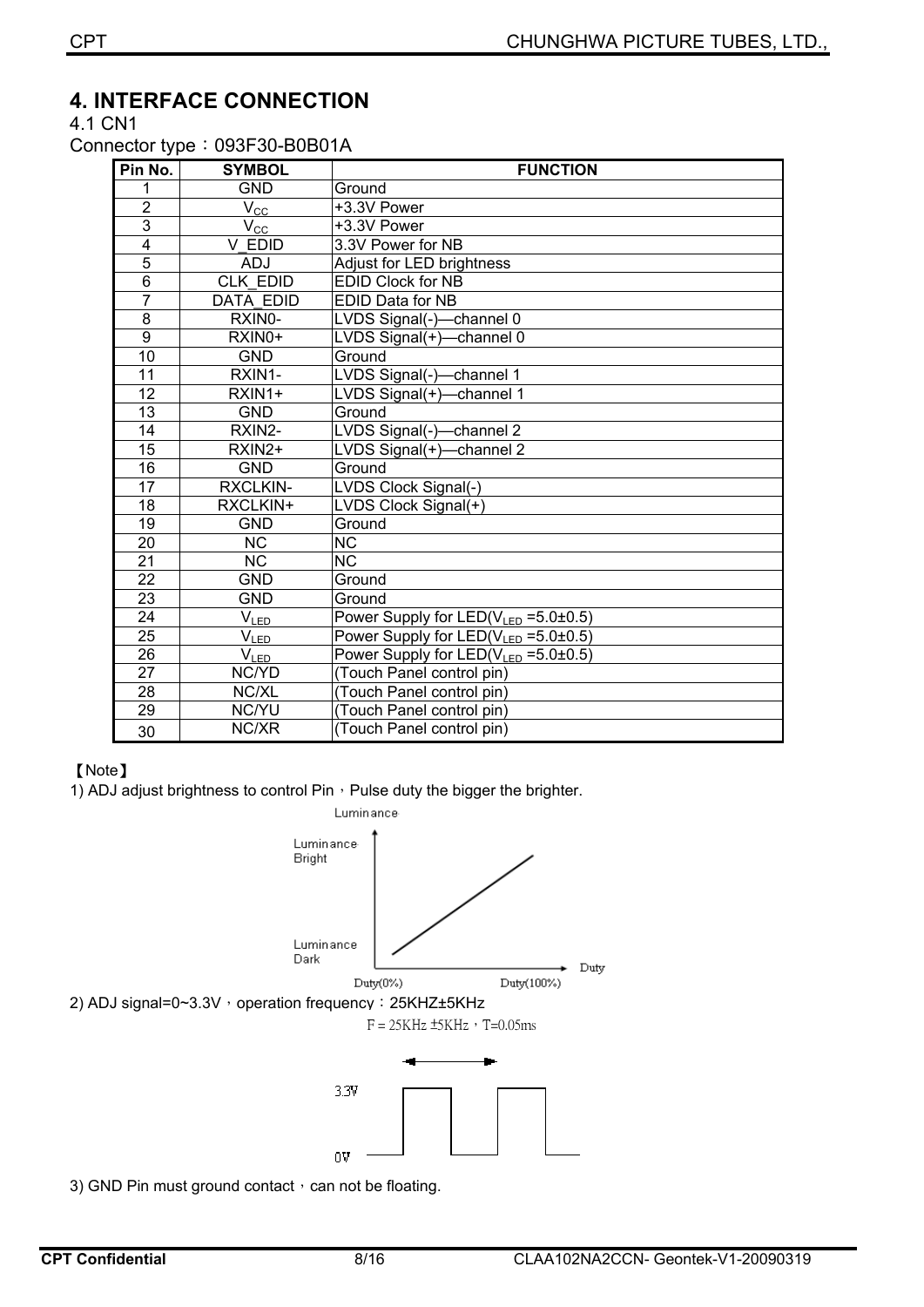# **5. INPUT SIGNAL**

#### 5.1 Timing Specification

|                   |             | <b>Item</b>          |                                     | Symbol     | Min   | <b>Typ</b> | Max   | <b>Unit</b> |
|-------------------|-------------|----------------------|-------------------------------------|------------|-------|------------|-------|-------------|
| <b>LVDS input</b> |             | <b>CLK Frequency</b> |                                     | fCLKin     | 39.05 | 45         | 51.42 | MHz         |
| signal sequence   |             | <b>CLK Period</b>    |                                     | tCLKin     | 25.61 | 22.22      | 19.45 | ns          |
|                   |             |                      | Horizontal<br><b>Total Time</b>     | $t_H$      | 1160  | 1200       | 1240  | tCLK        |
|                   |             | Horizontal           | Horizontal<br><b>Effective Time</b> |            | 1024  | 1024       | 1024  | tCLK        |
|                   |             |                      | Horizontal<br><b>Blank Time</b>     | $t_{HB}$   | 136   | 176        | 216   | tCLK        |
| LCD input timing  | <b>DENA</b> |                      | Frame                               | fV         | 55    | 60         | 65    | Hz          |
|                   |             |                      | Vertical<br><b>Total Time</b>       | $t_{\vee}$ | 612   | 625        | 638   | $t_H$       |
|                   |             | Vertical             | Vertical<br><b>EffectiveTime</b>    | $t_{VA}$   | 600   | 600        | 600   | $t_H$       |
|                   |             |                      | Vertical<br><b>Blank Time</b>       | $t_{VB}$   | 12    | 25         | 38    | $t_H$       |

#### 5.2 Timing sequence (Timing chart)

5.2.1 Horizontal Timing Sequence

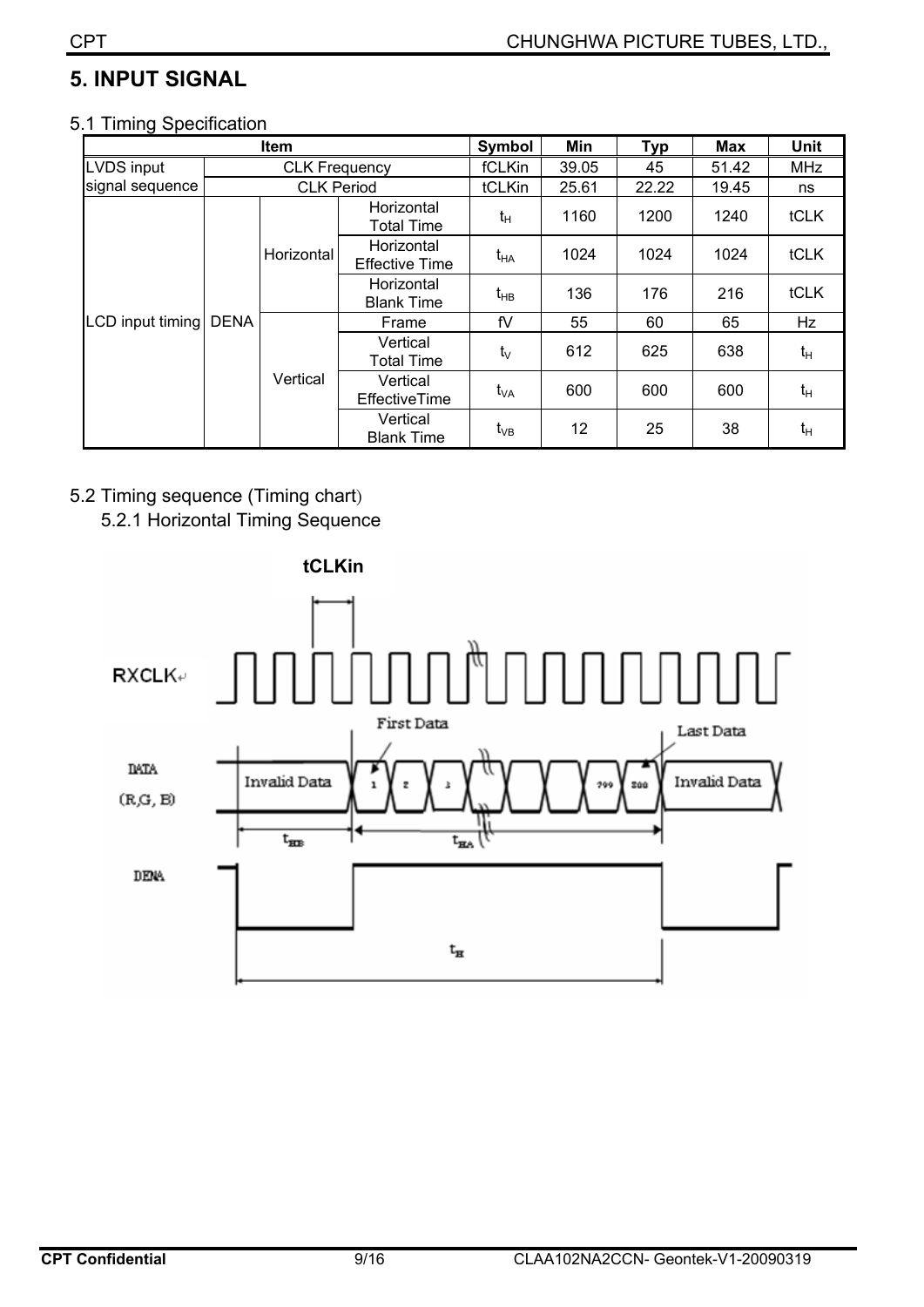#### 5.2.2 Vertical Timing Sequence



5.2.3 LVDS Input Data mapping

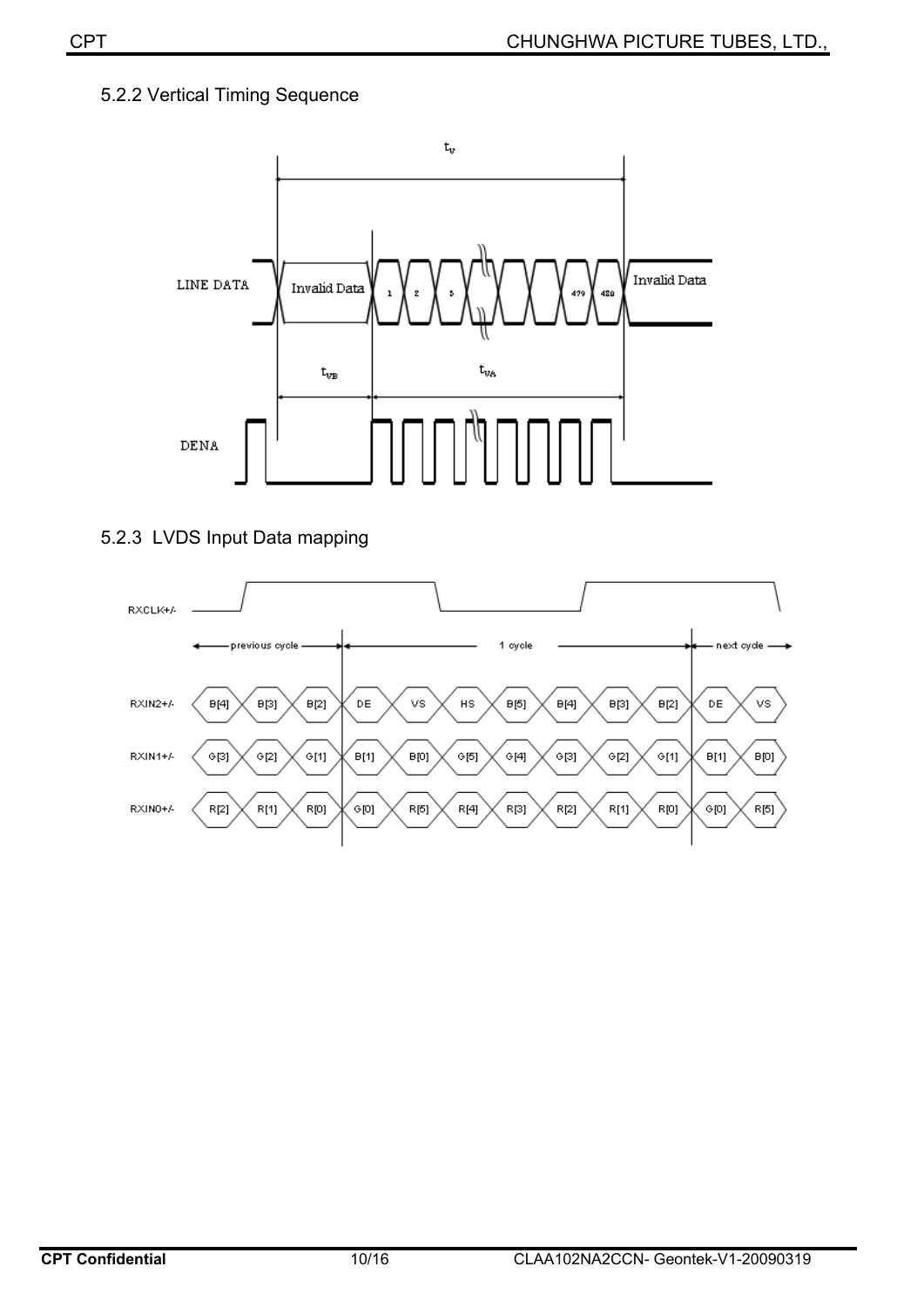#### 5.3 Color data assignment

| <b>COLOR</b> | <b>INPUT</b>    |                |           | <b>R DATA</b>  |                |                |                | <b>G DATA</b>  |                |                |                | <b>B DATA</b>  |                |                |              |                  |             |                |                |
|--------------|-----------------|----------------|-----------|----------------|----------------|----------------|----------------|----------------|----------------|----------------|----------------|----------------|----------------|----------------|--------------|------------------|-------------|----------------|----------------|
|              | <b>DATA</b>     | R <sub>5</sub> | R4        | R <sub>3</sub> | R <sub>2</sub> | R <sub>1</sub> | R <sub>0</sub> | G <sub>5</sub> | G <sub>4</sub> | G <sub>3</sub> | G <sub>2</sub> | G <sub>1</sub> | G <sub>0</sub> | <b>B5</b>      | <b>B4</b>    | B <sub>3</sub>   | <b>B2</b>   | <b>B1</b>      | B <sub>0</sub> |
|              |                 | <b>MSB</b>     |           |                |                |                | <b>LSB</b>     | <b>MSB</b>     |                |                |                |                | <b>LSB</b>     | <b>MSB</b>     |              |                  |             |                | <b>LSB</b>     |
|              | <b>BLACK</b>    | 0              | 0         | 0              | 0              | 0              | 0              | 0              | 0              | 0              | 0              | $\mathbf 0$    | 0              | 0              | 0            | $\mathbf 0$      | $\pmb{0}$   | $\mathbf 0$    | $\pmb{0}$      |
|              | RED(63)         | 1              | 1         | 1              | 1              | 1              | 1              | 0              | 0              | 0              | 0              | 0              | 0              | 0              | 0            | 0                | 0           | 0              | 0              |
|              | GREEN(63)       | 0              | 0         | 0              | 0              | 0              | 0              | 1              | 1              | 1              | 1              | 1              | 1              | $\overline{0}$ | 0            | 0                | 0           | 0              | 0              |
| <b>BASI</b>  | <b>BLUE(63)</b> | 0              | 0         | 0              | $\mathbf 0$    | 0              | 0              | 0              | $\mathbf 0$    | $\mathbf 0$    | 0              | $\mathbf 0$    | 0              | 1              | $\mathbf{1}$ | 1                | 1           | 1              | 1              |
| COLOR CCYAN  |                 | 0              | 0         | 0              | 0              | 0              | 0              | 1              | 1              | 1              | 1              | 1              | 1              | 1              | 1            | 1                | 1           | 1              | 1              |
|              | <b>MAGENTA</b>  | 1              | 1         | 1              | 1              | 1              | 1              | 0              | 0              | 0              | 0              | 0              | 0              | 1              | 1            | 1                | 1           | 1              | 1              |
|              | <b>YELLOW</b>   | 1              | 1         | 1              | 1              | 1              | 1              | 1              | 1              | 1              | 1              | 1              | 1              | 0              | 0            | 0                | 0           | 0              | $\mathbf 0$    |
|              | <b>WHITE</b>    | 1              | 1         | 1              | 1              | 1              | 1              | 1              | 1              | 1              | 1              | 1              | 1              | 1              | 1            | 1                | 1           | 1              | 1              |
|              | RED(0)          | 0              | 0         | 0              | 0              | 0              | 0              | 0              | 0              | 0              | 0              | 0              | 0              | 0              | 0            | 0                | 0           | 0              | 0              |
|              | RED(1)          | 0              | 0         | 0              | 0              | 0              | 1              | $\mathbf 0$    | 0              | 0              | 0              | 0              | 0              | 0              | 0            | 0                | 0           | 0              | 0              |
|              | RED(2)          | $\mathbf 0$    | 0         | 0              | 0              | 1              | 0              | $\mathbf 0$    | $\mathbf 0$    | 0              | $\mathbf 0$    | $\mathbf 0$    | 0              | $\overline{0}$ | 0            | 0                | 0           | 0              | $\mathbf 0$    |
| <b>RED</b>   |                 |                |           |                |                |                |                |                |                |                |                |                |                |                |              |                  |             |                |                |
|              |                 |                |           |                |                |                |                |                |                |                |                |                |                |                |              |                  |             |                |                |
|              | RED(62)         | 1              | 1         | 1              | 1              | 1              | $\mathbf 0$    | $\mathbf 0$    | $\mathbf 0$    | $\mathbf 0$    | 0              | $\mathbf 0$    | 0              | 0              | $\pmb{0}$    | $\pmb{0}$        | $\pmb{0}$   | $\mathbf 0$    | $\pmb{0}$      |
|              | RED(63)         | 1              | 1         | $\mathbf{1}$   | 1              | $\mathbf{1}$   | 1              | 0              | $\mathbf 0$    | $\mathbf 0$    | 0              | $\mathbf 0$    | 0              | 0              | 0            | $\mathbf 0$      | $\mathbf 0$ | 0              | $\mathbf 0$    |
|              | GREEN(0)        | 0              | 0         | 0              | 0              | 0              | 0              | $\mathbf 0$    | 0              | 0              | 0              | 0              | 0              | $\overline{0}$ | 0            | 0                | 0           | 0              | 0              |
|              | GREEN(1)        | 0              | 0         | 0              | 0              | 0              | 0              | 0              | 0              | 0              | 0              | 0              | 1              | 0              | 0            | 0                | 0           | 0              | 0              |
|              | GREEN(2)        | 0              | 0         | 0              | 0              | 0              | 0              | $\overline{0}$ | $\mathbf 0$    | 0              | 0              | 1              | 0              | $\overline{0}$ | 0            | 0                | 0           | 0              | $\mathbf 0$    |
| <b>GREEN</b> |                 |                |           |                |                |                |                |                |                |                |                |                |                |                |              |                  |             |                |                |
|              |                 |                |           |                |                |                |                |                |                |                |                |                |                |                |              |                  |             |                |                |
|              | GREEN(62)       | 0              | 0         | 0              | 0              | 0              | 0              | 1              | 1              | 1              | 1              | 1              | 0              | 0              | 0            | 0                | 0           | 0              | 0              |
|              | GREEN(63)       | 0              | 0         | 0              | 0              | $\mathbf 0$    | $\overline{0}$ | 1              | 1              | 1              | 1              | 1              | 1              | 0              | 0            | $\mathbf 0$      | 0           | $\overline{0}$ | $\mathbf 0$    |
|              | BLUE(0)         | 0              | 0         | 0              | 0              | 0              | 0              | 0              | 0              | 0              | 0              | 0              | 0              | 0              | 0            | 0                | 0           | 0              | 0              |
|              | BLUE(1)         | 0              | 0         | 0              | 0              | 0              | 0              | 0              | 0              | 0              | 0              | 0              | 0              | 0              | 0            | 0                | 0           | $\mathbf 0$    | 1              |
|              | BLUE(2)         | $\pmb{0}$      | 0         | $\pmb{0}$      | $\pmb{0}$      | $\pmb{0}$      | 0              | $\mathbf 0$    | $\pmb{0}$      | $\pmb{0}$      | $\pmb{0}$      | $\pmb{0}$      | 0              | $\mathbf 0$    | $\pmb{0}$    | $\boldsymbol{0}$ | $\pmb{0}$   | 1              | 0              |
| <b>BLUE</b>  |                 |                |           |                |                |                |                |                |                |                |                |                |                |                |              |                  |             |                |                |
|              |                 |                |           |                |                |                |                |                |                |                |                |                |                |                |              |                  |             |                |                |
|              | BLUE(62)        | $\pmb{0}$      | 0         | 0              | $\pmb{0}$      | 0              | 0              | $\pmb{0}$      | $\pmb{0}$      | $\pmb{0}$      | $\pmb{0}$      | $\pmb{0}$      | 0              | 1              | 1            | 1                | $\mathbf 1$ | 1              | $\pmb{0}$      |
|              | <b>BLUE(63)</b> | 0              | $\pmb{0}$ | $\pmb{0}$      | $\mathsf{O}$   | $\pmb{0}$      | $\pmb{0}$      | $\pmb{0}$      | 0              | $\mathbf 0$    | $\pmb{0}$      | $\pmb{0}$      | 0              | 1              | 1            | 1                | 1           | 1              | 1              |

[Note1] Definition of Gray Scale

color(n): n is series of Gray Scale. The more n value is, the bright Gray Scale.

[Note2] Data:1-High,0-Low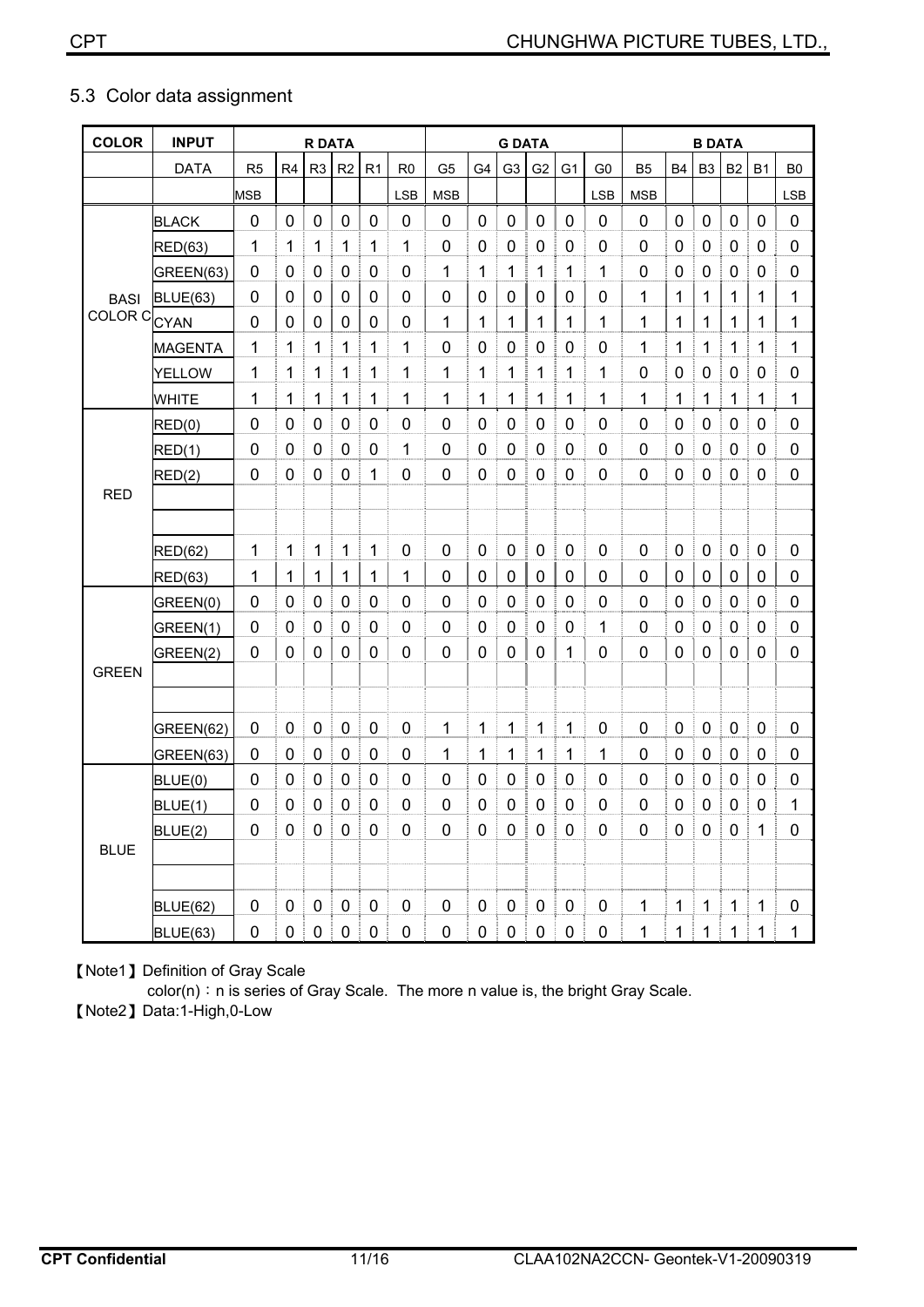# **6. BLOCK DIAGRAM**

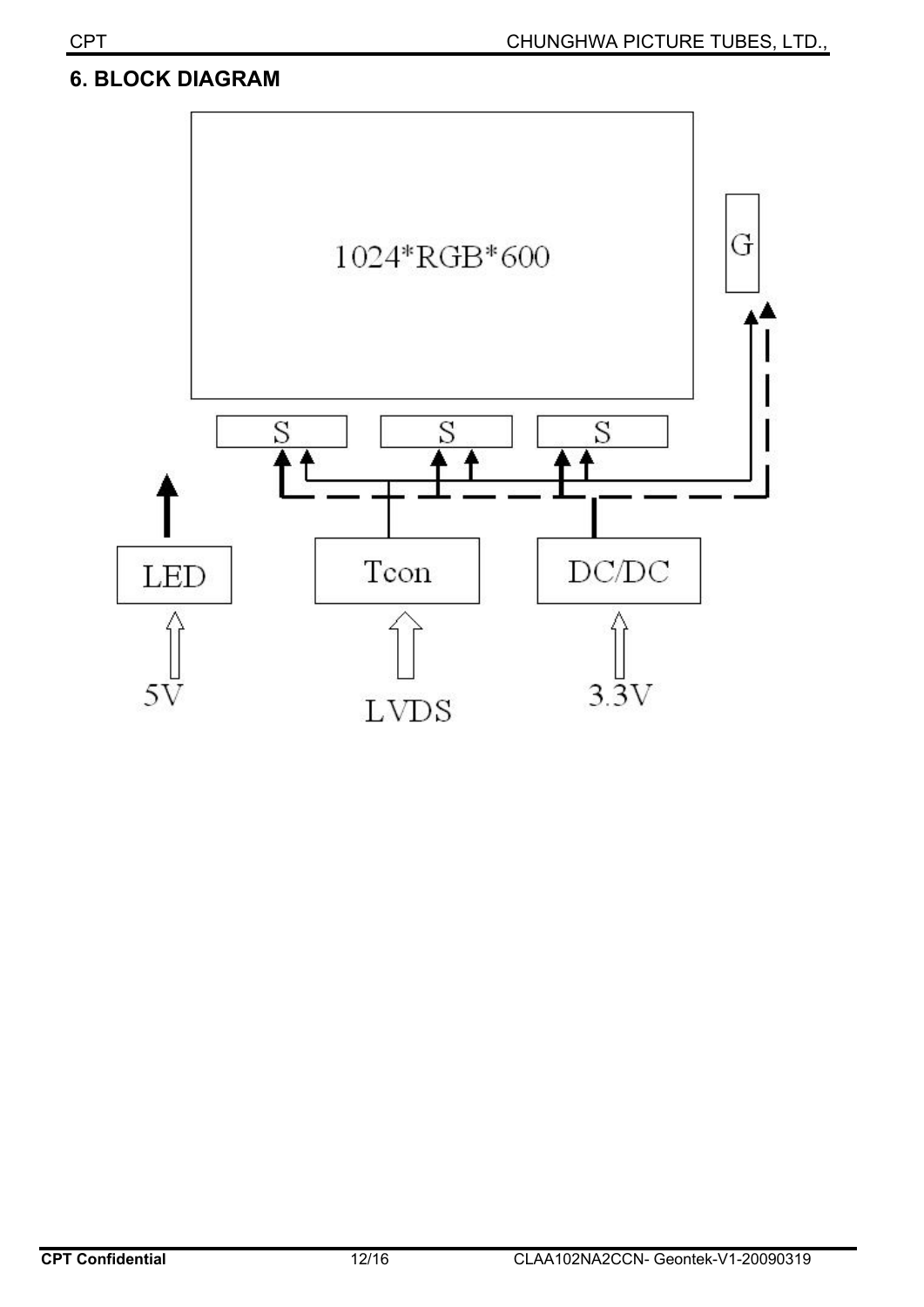#### **7. MECHANICAL DIMENSION**

7.1 Front Side



[Note]: Tolerance is ±0.3mm unless noted

7.2 Rear Side



```
NOTE:
1. General tolerance = ±0.3<br>2. Depth of screw insertion is 1.5mm MAX<br>3. Screw torque of side mount = 2.5 kg/cm MAX
4. User connecter do not interference with plastic frame
```
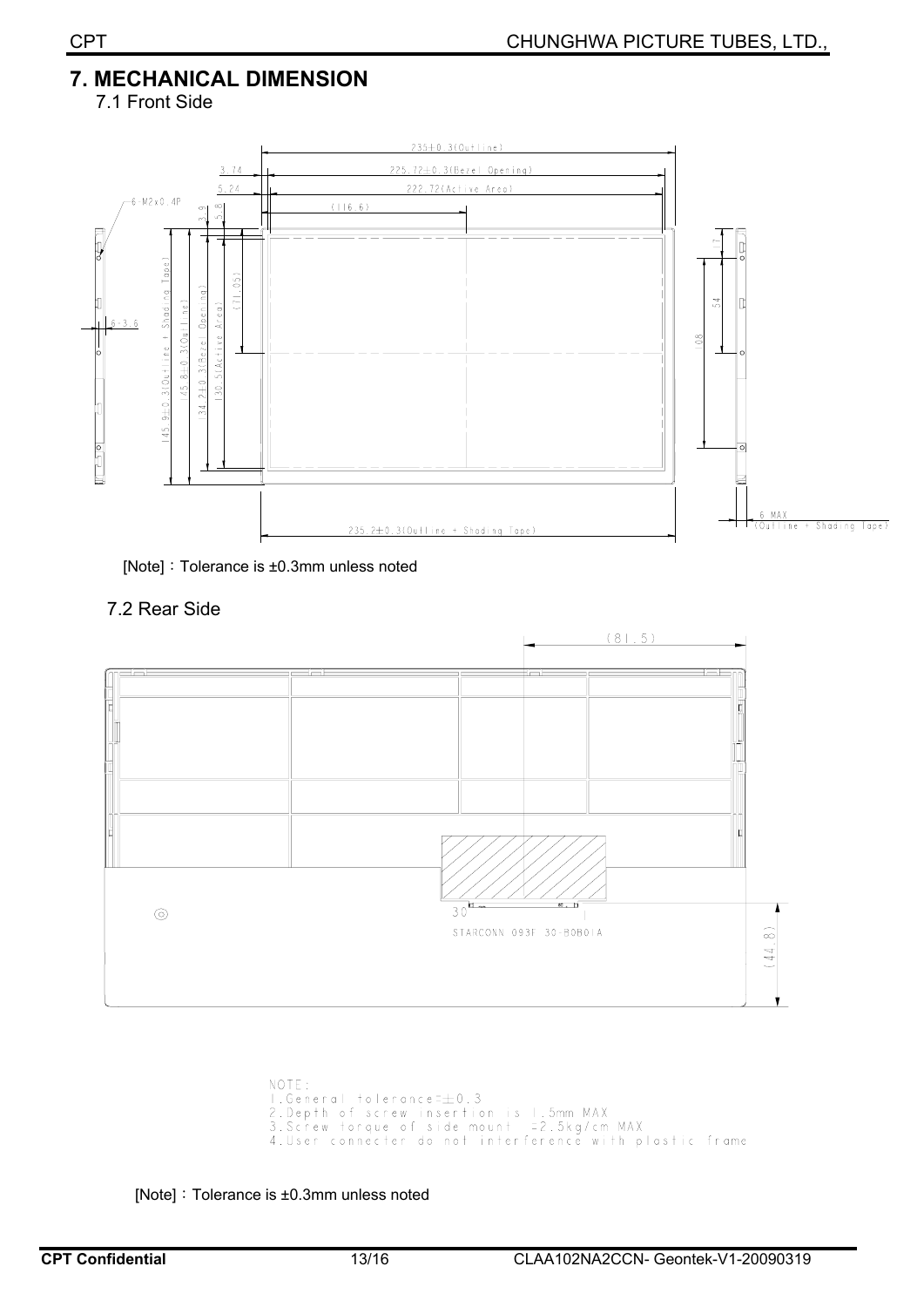|                                         |                            |                 |                             |                |                | . .            | 20 U, VUU       | $\sim\!\sim\!$ . |
|-----------------------------------------|----------------------------|-----------------|-----------------------------|----------------|----------------|----------------|-----------------|------------------|
| <b>ITEM</b>                             |                            | <b>SYMBOL</b>   | <b>CONDITION</b>            | MIN.           | TYP.           | MAX.           | <b>UNIT</b>     | <b>NOTE</b>      |
| <b>Constrast Ratio</b>                  |                            | CR              | Point-7                     | 300            | 400            |                |                 | $*1)*2)*3)$      |
|                                         | Average Luminance of White | $L_{W,AVE}$     | 5 Points                    | 170            | 200            | --             | $\text{cd/m}^2$ | $*1)*3)$         |
| <b>Response Time</b><br>(White - Black) |                            | $Tr+Tf$         | Point-7                     | --             | 20             | 30             | ms              | $*1)*3*5)$       |
|                                         | Horizontal( $\varphi$ )    | $Left(-)$       |                             | $-30$          | -45            |                |                 |                  |
| Viewing<br>Angle                        |                            | $Right(+)$      | $CR \ge 10$                 | $+30$          | $+45$          |                | Degree          | $*1)*2)*4)$      |
|                                         | Vertical $(\theta)$        | $Lower(-)$      | Point-7                     | $-20$          | $-35$          |                |                 |                  |
|                                         |                            | $Upper(+)$      |                             | $+10$          | $+25$          |                |                 |                  |
|                                         | White                      | Wx<br>Wy        |                             | 0.273<br>0.289 | 0.313<br>0.329 | 0.353<br>0.369 |                 | $*1)*3)$         |
| Color                                   | Red                        | <b>Rx</b><br>Ry | $\theta = \phi = 0^{\circ}$ | 0.521<br>0.293 | 0.561<br>0.333 | 0.601<br>0.373 |                 |                  |
| Coordinate                              | Green                      | Gx<br>Gy        | Point-7                     | 0.304<br>0.539 | 0.344<br>0.579 | 0.384<br>0.619 |                 |                  |
|                                         | <b>Blue</b>                | Bx<br>By        |                             | 0.113<br>0.069 | 0.153<br>0.109 | 0.193<br>0.149 |                 |                  |

# **8. OPTICAL CHARACTERISTICS**

 $Ta = 25^{\circ}C$ ,  $V_{CC} = 3.3V$ 

Remark<sub>s</sub>:

\*1)Measure condition:  $25^\circ$ C $\pm 2^\circ$ C  $\cdot$  60 $\pm$ 10%RH $\cdot$  under10 Lux in the dark room.BM-5A (TOPCON) $\cdot$  viewing angle2°,  $V_{CC}$ =3.3V,  $V_{LED}$ =5V.



\*2) Definition of contrast ratio:

Contrast Ratio (CR)= (White) Luminance of ON ÷ (Black) Luminance of OFF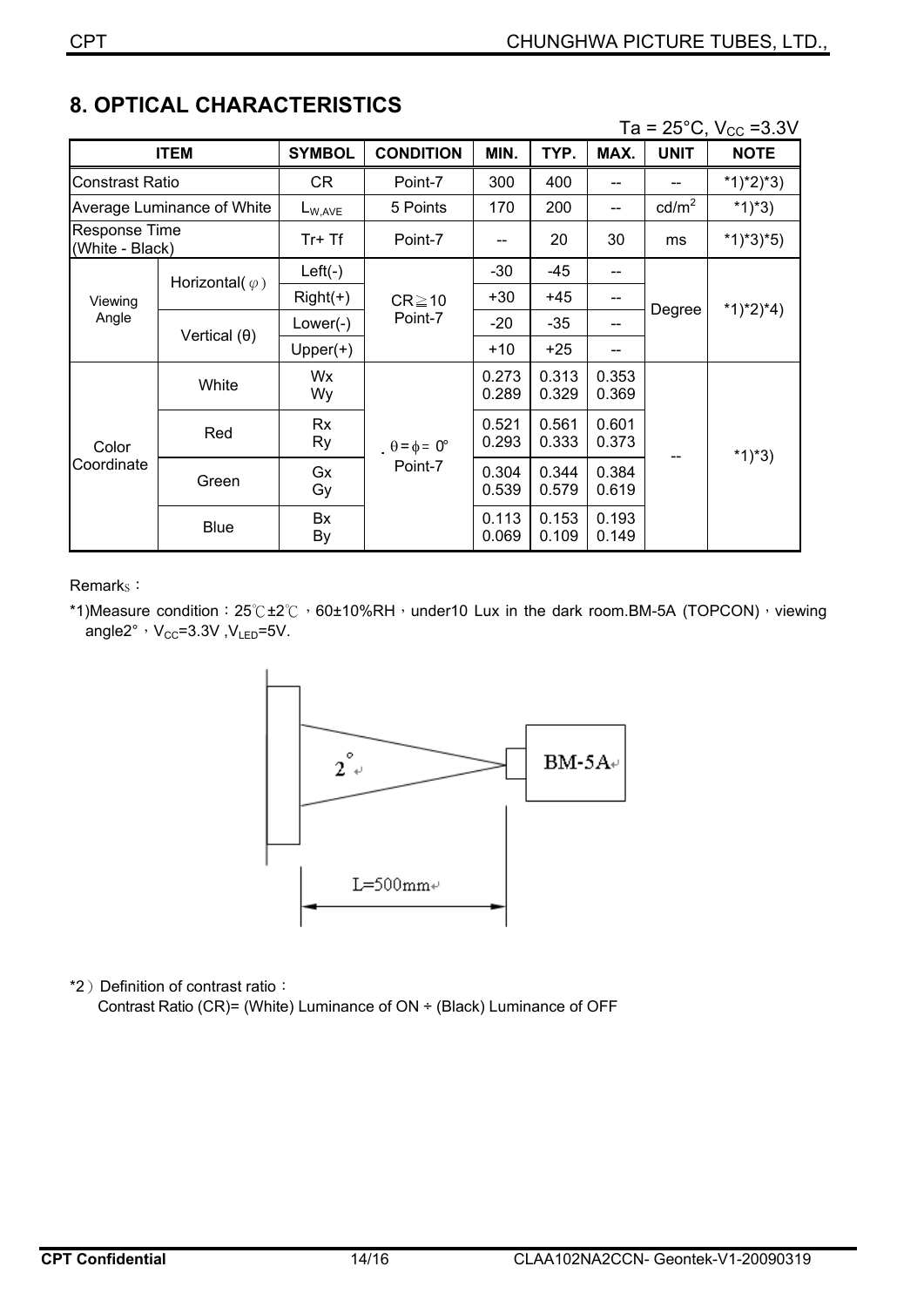3) Definition of luminance: Measure white luminance on the point 5 as figure8-1 Definition of Luminance Uniformity: Measure white luminance on the point1~9 as figure8-1  $\triangle L = [L(MIN)/L(MAX)] \times 100$ 



Fig8-1 Measuring point

\*4) Definition of Viewing Angle( $\theta, \psi$ ),refer to Fig8-2 as below : These items are measured by EZ-CONTRAST (ELDIM) in the dark room. (no ambient light).



Fig8-2 Definition of Viewing Angle

\*5) Definition of Response Time.(White-Black)



Fig8-3 Definition of Response Time(White-Black)